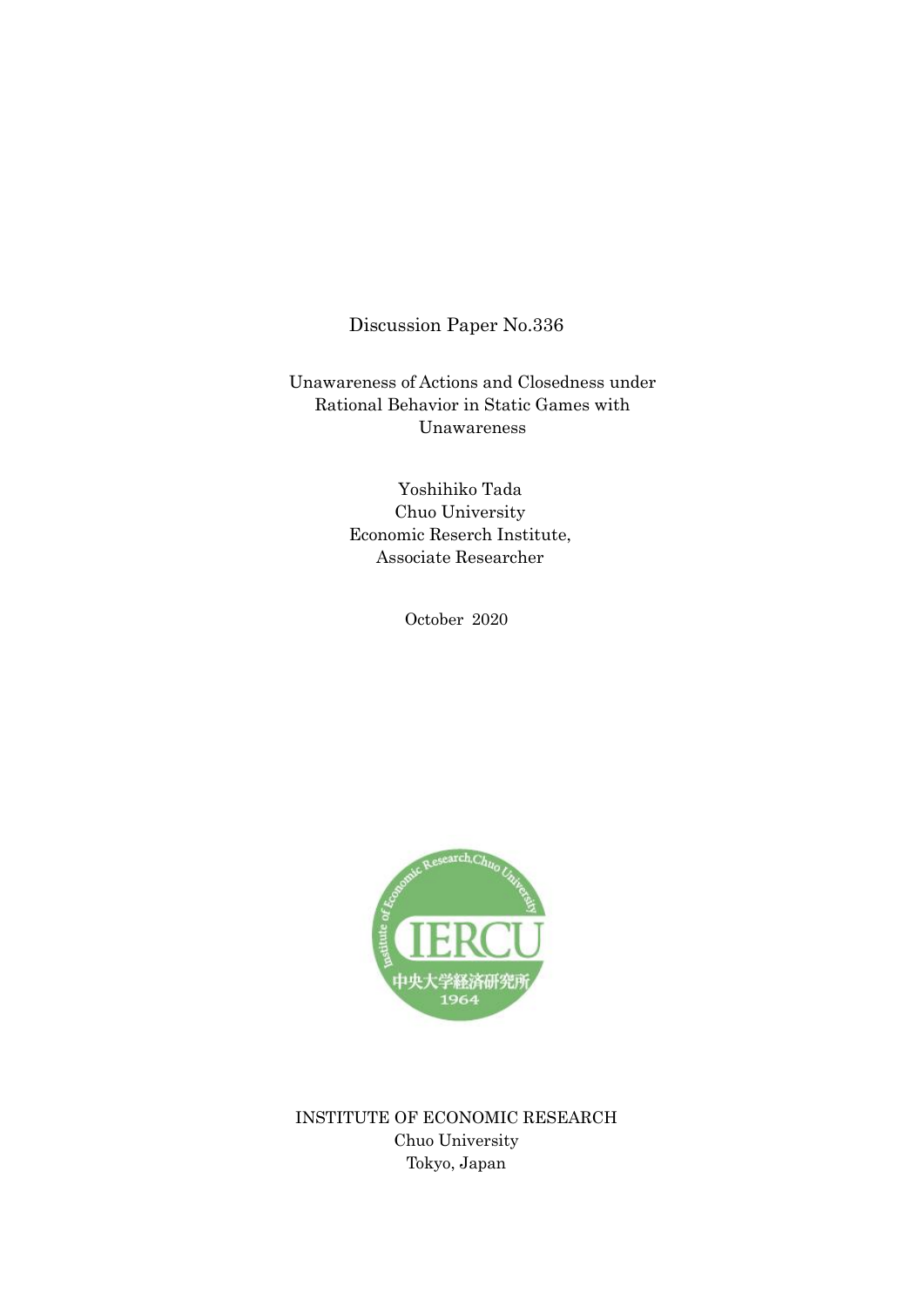# Unawareness of Actions and Closedness under Rational Behavior in Static Games with Unawareness *<sup>∗</sup>*

Yoshihiko Tada*†‡*

October 15, 2020

#### **Abstract**

This note applies "closedness under rational behavior" (CURB) (Basu and Weibull 1991) to "static games with unawareness"(Perea 2018). We characterize a cognitively stable generalized Nash equilibrium (GNE) (Sasaki 2017) in terms of CURB. *JEL classification*: C72; D83 *Keywords*: Game Theory; Unawareness; Generalized Nash Equilibrium; Cognitive Stability; Closed under Rational Behavior

#### **1 Introduction**

The cognitively stable generalized Nash equilibrium (GNE) is a solution concept in static games with unawareness (GU) (Sasaki 2017). This note provides a characterization of this solution concept by applying the concept of "closedness under rational behavior" (CURB) developed by Basu and Weibull (1991). A GU represents each player's awareness/unawareness by her type, which is essentially a Cartesian product of nonempty subsets of players' action sets (Perea 2018). CURB is also a property held by such entities. This motivates us to characterize a GNE in terms of CURB. The essential notion is a common CURB set, which is the Cartesian products of subsets of players' action sets that are commonly perceived by every type of player. We show that if a GU has a common CURB set, then there exists a corresponding cognitively stable GNE. We also provide examples of refinement of a GNE and coarsening of a cognitively stable GNE.

*<sup>∗</sup>*The author thanks Norimasa Kobayashi, Yasuo Sasaki, and Hirokazu Takizawa for insightful comments on this study. I would like to thank Editage (www.editage.com) for English language editing.

*<sup>†</sup>*Graduate School of Economics, Chuo University, 742-1, Higashinakano, Hachioji-shi, Tokyo, 192-0393 Japan

*<sup>‡</sup>*yoshihiko.tada.4@gmail.com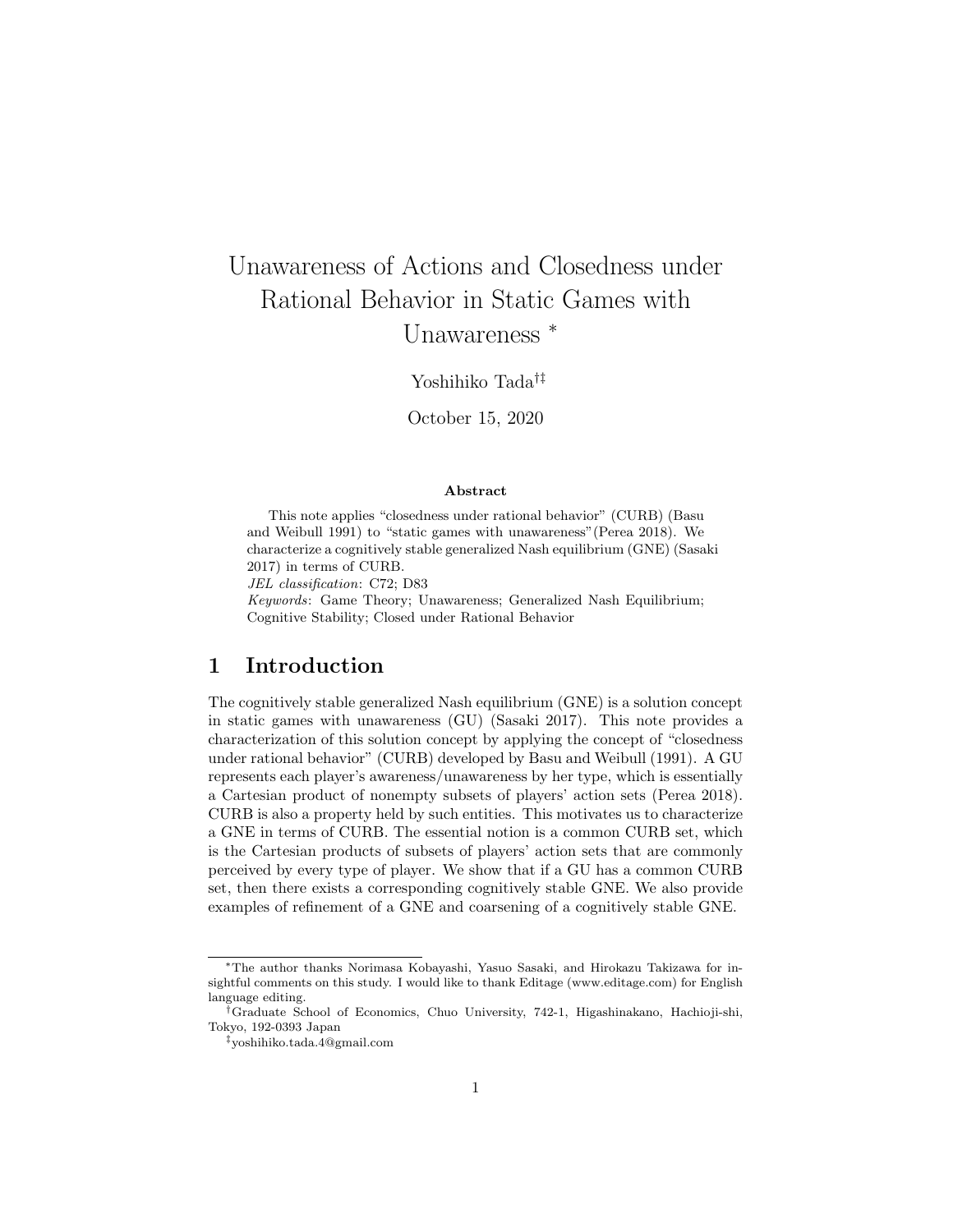#### **2 Preliminaries**

Let us first define a finite standard static game  $G = (I, A, u)$ . *I* is a finite set of players.  $A = \times_{i \in I} A_i$ , where  $A_i$  is the nonempty finite set of actions of  $i \in I$  and  $a_i \in A_i$  is *i*'s technically feasible action.  $u = (u_i)_{i \in I}$ , where  $u_i: A \to \mathbb{R}$  is *i*'s utility function. Denote *i*'s mixed action on  $A_i$  by  $m_i \in M(A_i)$ , where  $M(A_i)$  is the set of *i*'s mixed actions, and a mixed action profile on *A* by  $m = (m_i)_{i \in I} \in M(A) = \times_{i \in I} M(A_i)$ . We denote *i*'s expected utility for  $m \in M(A)$  by  $Eu_i(m)$ .

First, we define static GU, which is similar to that of Perea  $(2018)$ . <sup>1</sup> For any standard *G*, let  $V = \times_{i \in I} (2^{A_i} \setminus \{\emptyset\})$  be the set of possible *views* of the *G*. Like most previous works, this note assumes that the set of players is commonly known and that each player's utility for each action profile do not depend on awareness. Let  $v \in V$  and  $A_i^v$  be the set of actions of *i* in  $v = \times_{j \in I} A_j^v$ . Here, when player *i* is given *v*, *i* is aware of  $a \in v$  and unaware of  $a \in A \setminus v$ . For any  $v, v' \in V$ , *v* is contained in *v'* if  $A_i^v$  is a subset of  $A_i^{v'}$  for any  $i \in I$ , i.e.,  $A_i^v \subseteq A_i^{v'}$ . Let  $M(A_i^v) = \{m_i \in M(A_i)|\Sigma_{a_i \in A_i^v} m_i(a_i) = 1\}.$ 

Let  $\Gamma = (G, (T_i)_{i \in I}, (v_i)_{i \in I}, (b_i)_{i \in I})$  be a static GU. *G* is called the objective game, and for each  $i \in I$ :

- *• T<sup>i</sup>* is a nonempty finite set of *i*'s types, one of which is her actual type *t ∗ i* .
- $v_i: T_i \to V$  is *i*'s view function.
- $b_i: T_i \to T_{-i}$  is i's belief function, where  $T_{-i} = \times_{j \in I \setminus \{i\}} T_j$ . Let  $b_i(t_i)(j)$ be j's component in  $b_i(t_i)$ . If  $b_i(t_i) = (t_j)_{j \in I \setminus \{i\}}$ , for each  $j \in I \setminus \{i\}$ ,  $v_j(b_i(t_i)(j)) \subseteq v_i(t_i).$

The objective game can be interpreted as the "true game" in Γ. *i*'s type *t<sup>i</sup>* describes her view of the game and belief about the opponents' types. At  $t_i$ ,  $v_i(t_i) = v$  means that *i* is aware of *v* and unaware of  $A \setminus v$ ; while  $b_i(t_i) =$  $(t_j)_{j \in I \setminus \{i\}}$  means that at  $t_i$ , *i* believes that the other types are  $(t_j)_{j \in I \setminus \{i\}}$  and that each *j*'s view is  $v_i(t_i)$ . Here, by compound belief function, each player's type  $t_i$  can lead to some player's type  $t_i$ . Then, we call that  $t_i$  is reachable from  $t_i$ , and denote by  $t_i \geq t_j$ . In a static GU, each player may be unaware of some types of players, including their own.

For any  $i \in I$ , let  $s_i : T_i \to M(A_i)$ . Then, given  $t_i$ ,  $s_i(t_i) \in M(A_i^{v_i(t_i)})$  is *i*'s local action at *t*<sub>*i*</sub>. Denote *i*'s generalized strategy by  $s_i = (s_i(t_i))_{t_i \in T_i}$ , and a generalized strategy profile by  $s = (s_i)_{i \in I}$ . In *s*, each player *i*'s actual play is  $m_i \in M(A_i)$  with  $m_i = s_i(t_i^*)$ , and then the profile is called the objective outcome induced from *s*. Here,  $s^*$  is a GNE (Halpern and Rêgo 2014) if for any  $i \in I$  and  $t_i \in T_i$ ,

$$
s_i^*(t_i) \in \arg \max_{x \in M(A_i^{v_i(t_i)})} Eu_i(x, (s_j^*(b_i(t_i)(j)))_{j \in I \setminus \{i\}}).
$$

<sup>&</sup>lt;sup>1</sup>Note that there are two differences to his models. First, we assume that "actual types" of agents are given. Second, each player's belief function does not depend on their beliefs about the choices of others.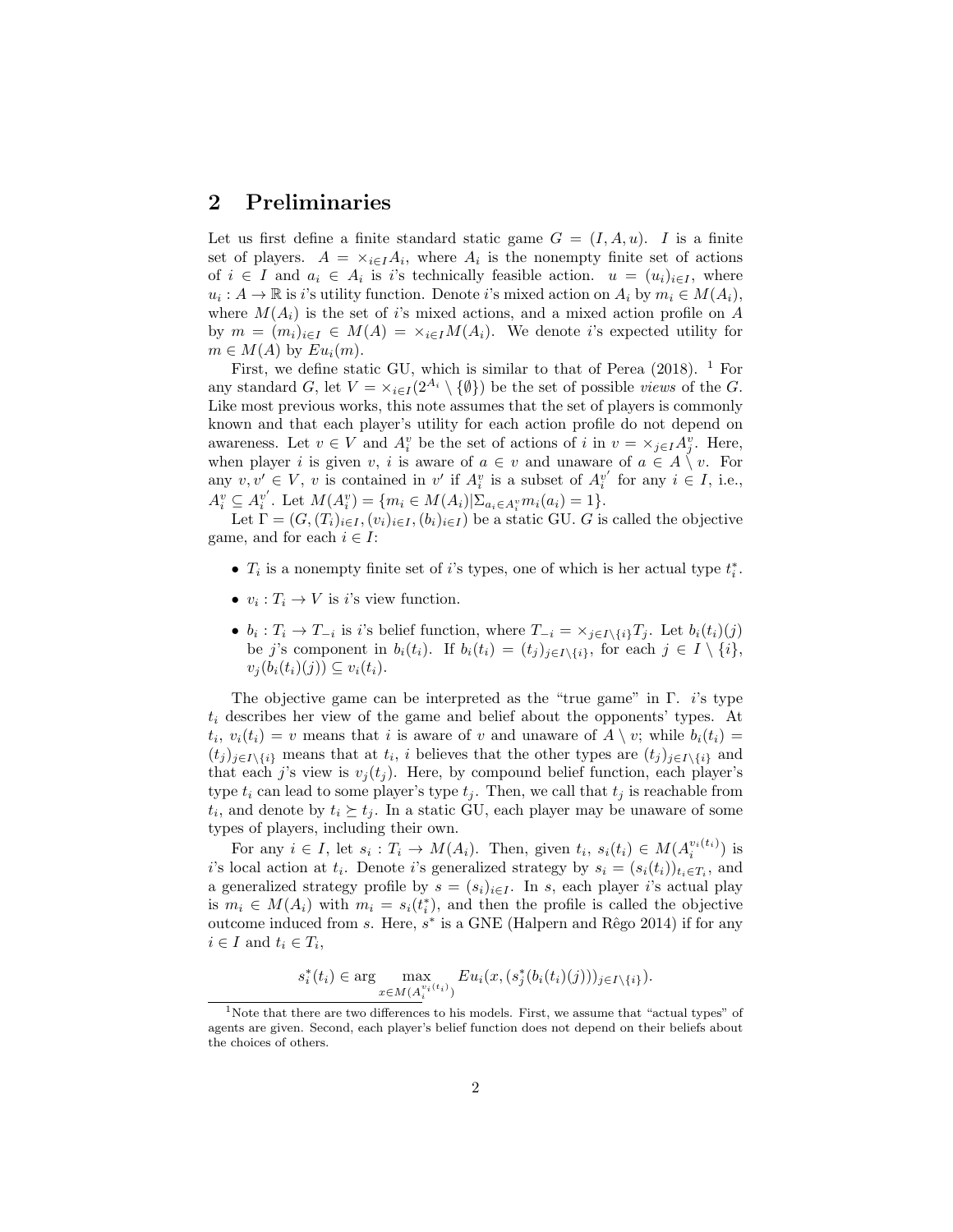A GNE  $s^*$  is cognitively stable (Sasaki, 2017) if for any  $i \in I$  and  $t_i \in T_i$ ,  $s_i^*(t_i) = s_i^*(t_i^*).$ 

Focusing on CURB, (Basu and Weibull 1991). A CURB set, which is a refinement of rationalizability (Bernheim 1984; Pearce 1984), is the set of best responses to each Nash equilibrium in a standard model. In a standard  $G =$  $(I, A, u)$ , let  $\mathbb{A} = \{A' \subseteq A | A' = \times_{i \in I} A'_i \text{ and } \forall i \in I \ \emptyset \neq A'_i \subseteq A_i\}$  be the family of Cartesian products of nonempty subsets of players' action sets. For any  $i \in I$  and nonempty  $A'_i \subseteq A_i$ ,  $M(A'_i) = \{m_i \in M(A_i) | \sigma_{a_i \in A'_i} m_i(a'_i) = 1\}.$ and for any  $A' \in A$ ,  $M(A') = \times_{i \in I} M(A'_i)$ . Let  $\beta_i(m_{-i}) = {\alpha_i \in A_i | a_i \in I}$ supp $(m_i)$  such that  $m_i \in \arg \max_{x \in M(A_i)} Eu_i(x, m_{-i})\}$ , be the set of *i*'s pureaction best responses to her belief  $m_{-i} ∈ M(A_{-i})$ . For any  $A' ∈ A$ , let  $\beta_i(A') =$  $\bigcup_{m_{-i} \in M(A'_{-i})} \beta_i(m_{-i})$  be the set of *i*'s optimal actions under beliefs in  $M(A')$ and let  $\beta(A') = \times_{i \in I} \beta_i(A')$ .

**Remark 1.** For any  $G, V = \mathbb{A}$ .

Remark 1 suggests that we can analyze any static GU in terms of CURB. <sup>2</sup> A set  $A' \in A$  is CURB if  $\beta(A') \subseteq A'$ . Then, let us call  $A'$  a CURB set. A CURB set is known for the following property (Basu and Weibull 1991).

**Remark 2.** For any *G* and any CURB set in *G*, there exists a Nash equilibrium whose support is a subset of the CURB set.

### **3 Applying CURB to static GUs**

Applying CURB to static GUs. We define a *common CURB set*.

**Definition 1.**  $v \in V$  is called a common CURB set of the static GU if *v* is CURB in *G* and  $v \subseteq v_i(t_i)$  for any  $i \in I$  and  $t_i \in T_i$ .

A common CURB set has the following property.

**Proposition 1.** Any static GU possessing a nonempty common CURB set has a cognitively stable GNE.

*proof.* Suppose that there exists a common CURB set  $v \in V$ . Let  $m^* \in M(v)$  be a Nash equilibrium in *v*. Then, by Remark 2, there exists a Nash equilibrium in the objective game  $G = (I, A, u)$ ,  $m^* \in M(A)$ , satisfying  $m^* \in M(v)$ . Suppose that  $m^*$  is not a Nash equilibrium on *v*. That is, there exists  $(i, m_i) \in I \times M(A_i^v)$ such that  $Eu_i(m_i, m_{-i}^*) > Eu_i(m^*)$ . However, since *v* is a common CURB set, it contradicts. Therefore,  $m^*$  is a Nash equilibrium on *v*. Then,  $m_i^*$  is the best response to  $m_{-i}^*$  in  $v_i(t_i)$  for any  $i \in I$  and  $t_i \in T_i$ . Thus,  $s^*$  with  $s_i^*(t_i) = m_i^*$ for any  $i \in I$  and  $t_i \in T_i$ , is a cognitively stable GNE. ■

<sup>2</sup>Simply, this note does not focus on *minimal CURB sets* (Basu and Weibull 1991).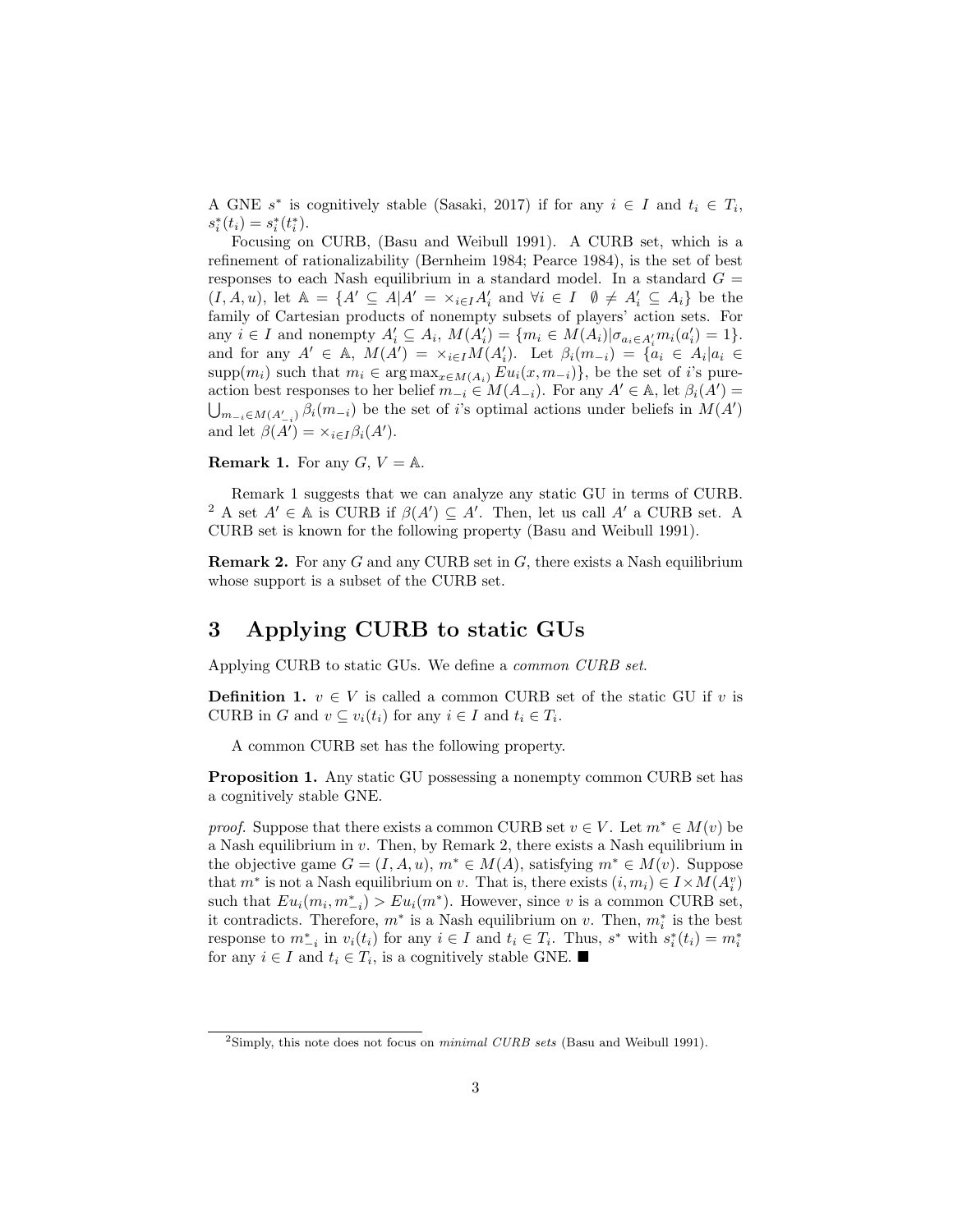Proposition 1 holds even if the set of actions of some *i* at actual type  $t_i^*$ satisfies  $A_i \setminus A_i^{v_i(t_i^*)}$  $v_i(t_i) \neq \emptyset$ . <sup>3</sup> In the course of the above proof, we have also shown that if each local action is a Nash equilibrium in the common CURB set, then the generalized strategy profile constitutes a cognitively stable GNE and that the objective outcome induced by the GNE is a Nash equilibrium in the objective game.

#### **4 An Example of Refinement and Coarsening**

As pointed out by Basu and Weibull (1991), in a standard static game, a CURB set has two notions; one is a refinement of a Nash equilibrium; the other is a coarsening of a Nash equilibrium. A common CURB set also has two notions, a refinement of a GNE and a coarsening of a cognitively stable GNE. The following examples show their concepts.

**Example 1.** Consider the following game played by players 1 and 2:

|  |                |       | $\lceil 2 \rceil$ | $L \perp$            |  |
|--|----------------|-------|-------------------|----------------------|--|
|  |                | $=$ 1 |                   | $1, 1 \mid 0, 1$     |  |
|  | $1, 0 \mid 0,$ |       |                   | 0 <sup>1</sup><br>0. |  |
|  |                |       |                   |                      |  |

Suppose that  $T_1 = \{t_1^*, t_1\}$ , and  $T_2 = \{t_2^*\}$ , such that

 $v_1(t_1^*) = v$  and  $b_1(t_1^*) = t_2^*$ ;  $v_1(t_1) = v'$  and  $b_1(t_1) = t_2^*$ ; and  $v_2(t_2^*) = v'$  and  $b_2(t_2^*) = t_1$ .

In this GU, the objective game has two CURB sets  $A_1^C = \{B\} \times \{R\}$  and  $A_2^C = \{U, M, B\} \times \{L, R\}$ . Here, a common CURB set is only  $A_1^C$ , in which there exists a Nash equilibrium  $(B, R)$  that constitutes a cognitively stable GNE  $s^* = ([s_1(t_1^*) = B, s_1(t_1) = B], [s_2(t_2^*) = R]).$ 

This example suggests that a refinement of the GNEs.  $\square$ 

**Example 2.** Consider the following game played by players 3 and 4:

|  |              |      |  | $\Omega$ |                |
|--|--------------|------|--|----------|----------------|
|  | $1.1$   1, 0 |      |  |          | $\overline{1}$ |
|  | 1.0          | 0, 0 |  |          |                |

Suppose that  $T_3 = \{t_3^*, t_3\}$ , and  $T_2 = \{t_3^*, t_3\}$ , such that

<sup>3</sup>This result is similar to Sasaki's (2017) Proposition 2. He shows that if every view has a Nash equilibrium in the objective game and each player's local action consists of the Nash equilibrium action, then a cognitively stable GNE constituted by the local actions induces the objective outcome which is a Nash equilibrium in the objective game. In contrast, we show that a cognitively stable GNE constituted by a common CURB set induces a Nash equilibrium.